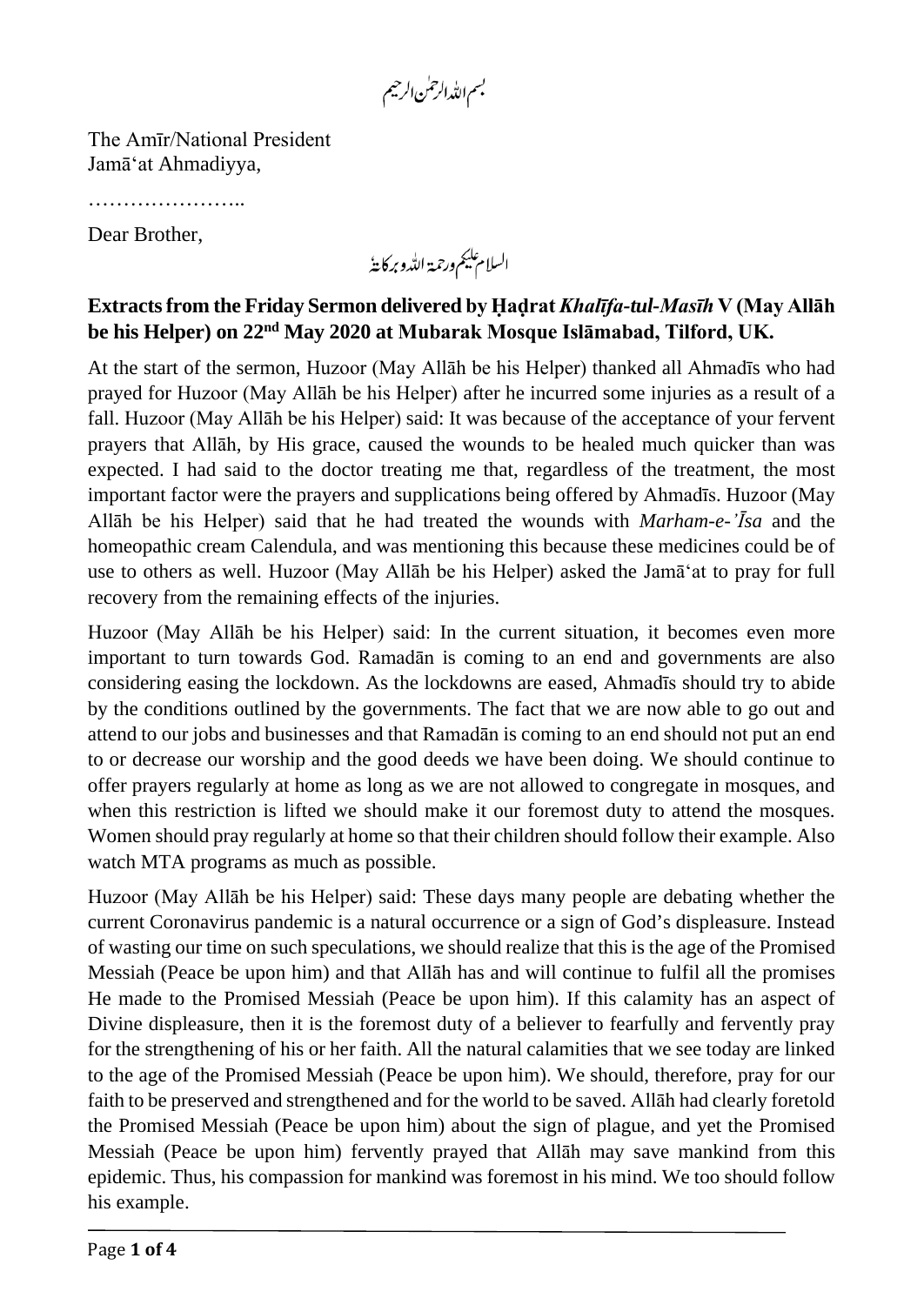Huzoor (May Allāh be his Helper) said: Some people are trying to relate today's pandemic to Ḥaḍrat Khalīfatul Masīh IV's (May Allāh shower His mercy upon him) article "*Natural Calamities or Divine Scourge?*" I have said before that the Promised Messiah (Peace be upon him) had clearly foretold an increase in natural calamities in this age. As I said in my last sermon, there is no doubt that even believers might become victims of such calamities, but their status is that of martyrs and their end is a noble one. Also, according to the words of the Holy Prophet (May Allāh's Blessings be upon him), when believers die as a result of such calamities, this paves their way to paradise.

The article written by Ḥaḍrat Khalifatul Masih IV (May Allāh shower His mercy upon him) is a long one. While reading it our attention is drawn to what befell people of the past and what constitutes a calamity and what does not. All this should make us aware of the need to undergo personal transformation. More importantly, however, Ḥaḍrat Khalifatul Masih IV (May Allāh shower His mercy upon him) says that these calamities contain both a warning and a glad-tiding for the Jamā'at. The warning is that the mere name of Ahmadiyyat will not be enough to save anyone, and that *Taqwa* is the prerequisite for salvation. The glad tiding is that, as a result of these calamities, Ahmadīs will strive to overcome their shortcomings and those who consider the *Bai'at* as a mere verbal pledge will return to the true teaching of Ahmadiyyat. Thus the glad tiding is that Ahmadīs will be drawn towards God.

Huzoor (May Allāh be his Helper) said: During these days we can also bring people closer to God by serving humanity. We should always bear in mind the lesson of sympathy and compassion which Ramadān teaches us.

The Promised Messiah (Peace be upon him) says: Everyone should try to wake up for *Tahajjud* prayer and also offer the five-time daily prayers punctually. Repent of everything that displeases God. *Tauba* (repentance) means to shun all that leads to misdeeds and invites the displeasure of God, and to forgo ahead with *Taqwa*. Inculcate good-manners and replace anger with humility and meekness. Along with reforming your moral condition, give in charity as much as possible.

The Promised Messiah (Peace be upon him) says: Foster brotherhood and love and let go of conflict and inhuman behaviour. Keep away from all kind of frivolity and mockery. Treat one another with respect. Give preference to the comfort of a brother over your own. Become truly reconciled with God and obey Him. God's wrath is descending upon the earth; only those will be saved who turn completely away from their sins and turn to Him.

The Promised Messiah (Peace be upon him) says: You should be among those loved by God. Remove all mutual discord and enmity, for now is the time for you to give up petty quarrels and become engaged in great things. People will oppose you, but you must not respond with severity, rather speak to them with civility and politeness.

On one occasion, the Promised Messiah (Peace be upon him) said: Being kind and compassionate towards human beings is an act of worship and a powerful means of attaining nearness to Allāh. People show a lot of weakness in this regard. They consider others to be inferior and mock them. Helping people who are in difficulty is a great virtue, but I am afraid that those who do not help the poor and treat them with derision might themselves fall prey to the same tribulations. The best way to show gratitude for Allāh's bounties is to be kind to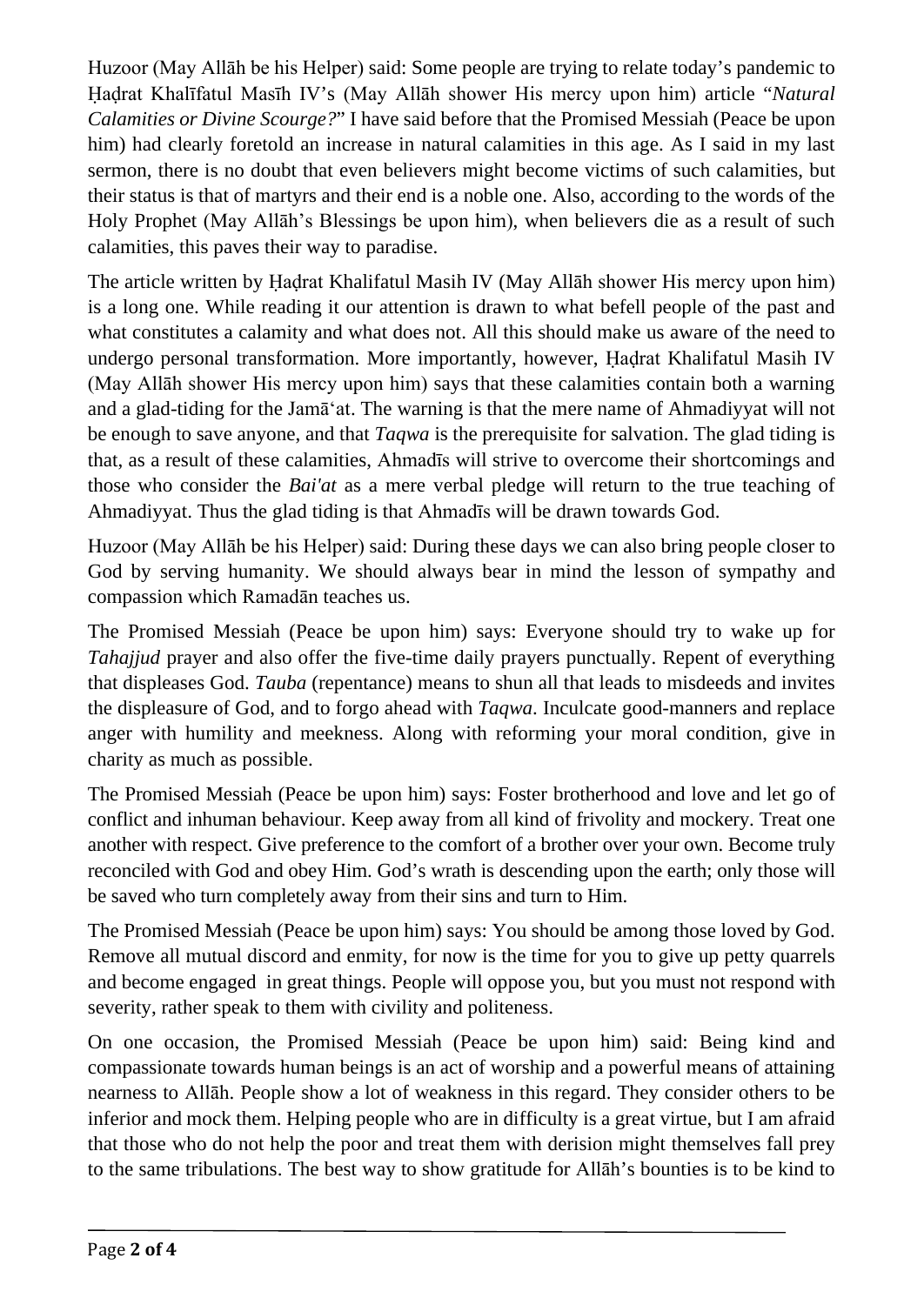God's creatures instead of being arrogant. God wills that we have no personal enemies. Remember that a person only achieves true piety when he has no personal enemy.

Huzoor (May Allāh be his Helper) said: These days there is an upsurge of antagonism against Ahmadīs in Pakistan and other countries. In these circumstances we should employ all the means of seeking God's mercy and blessings.

The Promised Messiah (Peace be upon him) says: By creating this Jamā'at Allāh has willed to prepare a group of people as the Holy Prophet (May Allāh's Blessings be upon him) had done, and that these people would bear witness to the truth and magnificence of the Holy Qur'ān and the Holy Prophet (May Allāh's Blessings be upon him) in the latter days.

Huzoor (May Allāh be his Helper) said: Pray for Ahmadīs who have been imprisoned for their faith. Recently an Ahmadī lady by the name of *Ramadan Bibi* was imprisoned in Pakistan on charges of blasphemy against the Holy Prophet (May Allāh's Blessings be upon him). May Allāh have mercy and grant her miraculous liberty.

Huzoor (May Allāh be his Helper) said: May Allāh enable us all to realize the purpose of the Promised Messiah's advent. May the love of Allāh and His Prophet remain superior in our hearts. May we follow the true teachings of Islām. May our households be models of love and harmony. Some children are worried on account of disputes between their parents, may Allāh remove their difficulties. Pray for all life-devotees that Allāh may enable them to serve the faith selflessly and to do justice to their pledge of devotion. Pray for *Waqifīn-e-Nau* and the families of the Ahmadī martyrs. Pray for all Ahmadīs who are facing difficulties. Pray for those making financial sacrifices in the current circumstances. May Allāh bless their lives and their possessions abundantly. Pray for the volunteers of MTA. Pray for the Muslim world that they may overcome their disputes and they learn to live in peace. May Allāh protect Islām from the evil schemes of Anti-Muslim powers, which can only happen if Muslims put an end to their differences.

At the end of his Sermon Huzoor (May Allāh be his Helper) read out some prayers, some of them which are as follow:

> اللَّهُمَّ اِنَّا بَجْعَلُکَ فِيُ خُوْرِهِمُ وَنَعُوْذُبِکَ مِنۡ شُرُوۡرِهِمَ ۔ ֖֖֖֦֧֚֚֚֚֡<u>֓</u> ֡֡<u>֡</u> اً<br>ا ْ ֺ֖֖֖֖֖ׅ֪ׅ֚֚֚֚֚֚֚֚֚֚֚֚֚֚֚֚֚֚֚֚֚֝֝֝֝֟֓֡֟֓֡֟֓֞֟֓֡֟֓֡֟֓֡֟֓֡֟֓֡֟֓֞֬֓֞֬֝֬֝֓֞֬֝֬֝֓֞֬֝֬֝֓֞֬֝֝֬֝֬֝֝֬֝֬ ֡֟֟֟֟֟֟֟֟֟֟֟֟֟֟֟֟֟֟֟֟֟֟֡֬<sup>֟</sup> ؚ<br>ا ؚ<br>ا ْ

*"We take You as a shield against whatever is in their (enemy's) heart. We seek protection against every evil of theirs and its dangerous effects."*

> ؾؘٳۿۊؘڵۣڹٳالْقُلُوبِ ثَبِّتۡ قَلۡبِيٖعَلَىٰ دِينِكَ َل ِ֧֖֖֧֧֖֧֚֚֝֟֟֓֝֬֟֓֝֬֝֬֝֬֓֝֬<u>֓</u> ؚ<br>ا ֧֖֧֦֧֦֧֦֧ׅ֧֦֧ׅ֧֧ׅ֦֧ׅ֧֧֧֪ׅ֧֦֧֧֧ׅ֧֧֧ׅ֧֧֧֧֧֚֚֝֜֓֓֓֜֓֓֝֬֜֓֓֞֬֜֓֓֝֬֓֓֓֞֜֬֓֜֓֓֜֓<br>֧֧֜ َل ؚ<br>ا

*"O the Convertor of Hearts, make my heart steadfast on Your faith."*

اللَّهُمِّ إِنِّي أَسَأَلُكَ الْهُدَى وَالثَّقَى وَالْعَفَاتَ وَالْغِنَى۔ ِ  $\ddot{\phantom{a}}$ اً<br>ا  $\ddot{\phantom{a}}$ ان<br>ا َ ل َ **ٔ** ؚ<br>ا

*"O Allāh! I beseech for guidance, piety, chastity and contentment."*

<sub>َ ك</sub>َّبَّنَاظَلَمْنَا أَنفُسَنَا وَإِنْ لَمَّ تَغْفِرُ لَنَا وَتَرَْحَمْنَا لَنَكُونَنَّ مِنْ الْخَاسِرِينَ۔ ٔ, .<br>ا َن ّ ب ا<br>ا ֖֖֖֖֖֚֚֚֚֚֚֚֚֡<br>֧֪֪֪֪֪֪֪֪֪֪֝<u>֚</u> ٔ<br>ا ْ ت َ ت .<br>ا ֡֡<u>֚</u> َ أ

*"Our Lord, we have wronged ourselves; and if Thou forgive us not and have not mercy on us, we shall surely be of the lost."* (7:24)